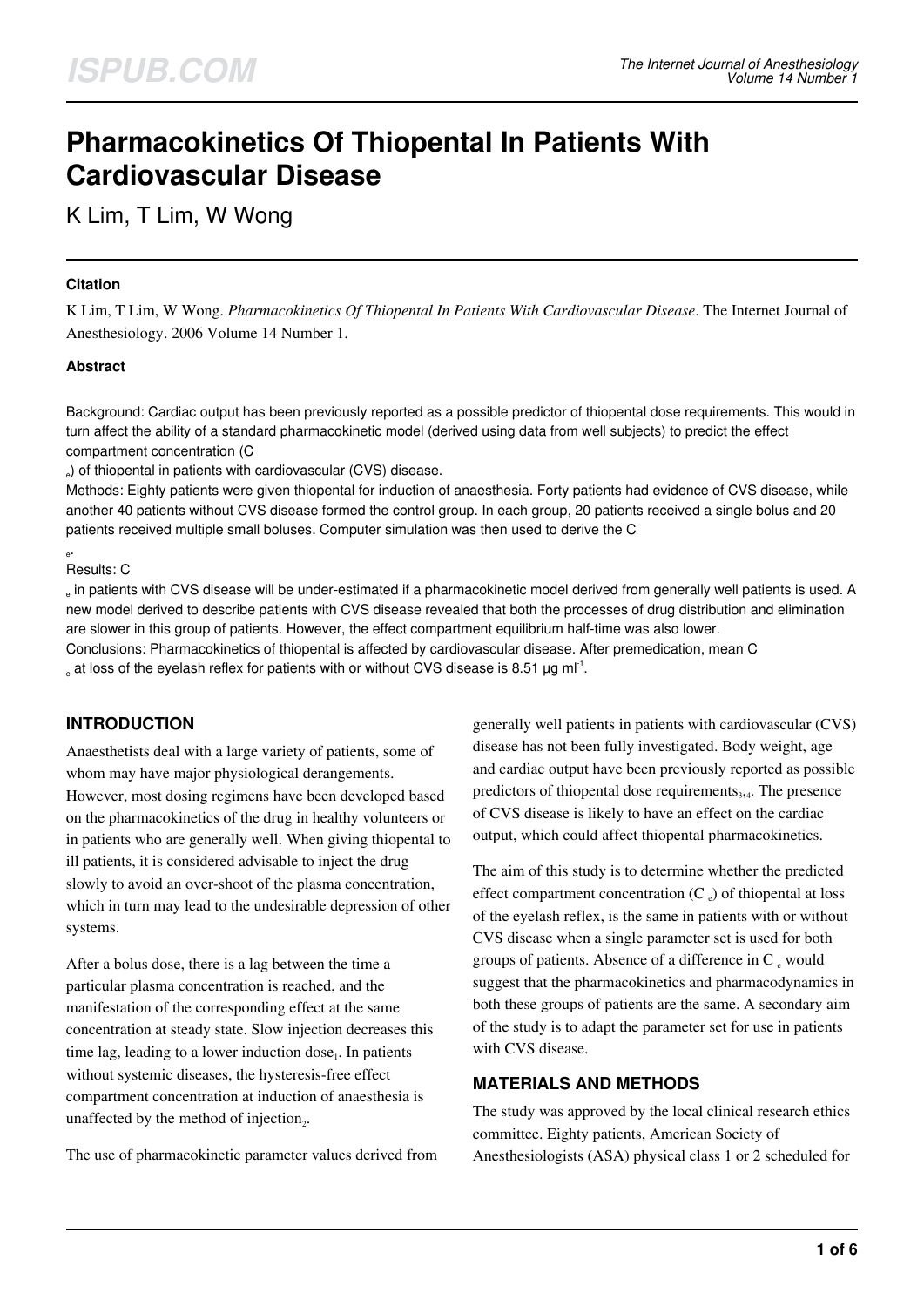elective surgical operations, gave informed consent for the study. Forty patients had evidence of CVS disease. This included patients with a history of hypertension or ischaemic heart disease, symptoms or physical signs suggestive of CVS disease, or evidence on ECG examination. Another 40 patients without evidence of CVS disease formed the control group. Patients with clinical or laboratory evidence of cardiac failure were excluded from the study.

Patients were randomized to receive thiopental either as a single bolus or as a series of small boluses for induction of anaesthesia. This resulted in a total of 4 groups:

Group 1: Patients with CVS disease who were given a single bolus

Group 2: Patients with CVS disease who were given multiple boluses

Group 3: Patients without CVS disease who were given a single bolus

Group 4: Patients without CVS disease who were given multiple boluses

All patients also received oral midazolam 3.75 mg 1 to 2 hours before induction of anaesthesia. On arrival in the operation theatre, an intravenous cannula was inserted into a forearm vein for infusion of drugs and fluid. A bolus dose of fentanyl 100 g was given 1 minute pre-induction.

Patients in groups 1 and 3 received a single 3 to 3.5 mg  $kg^{-1}$ bolus dose injected over 10 seconds. Patients in groups 2 and 4 were given 50 mg bolus doses of thiopental every 15 seconds until loss of the eyelash reflex was demonstrated. The eyelash reflex was tested every 2.5 seconds, and the time at which the reflex was lost was recorded. After induction of anaesthesia was successfully achieved, patients were maintained using a standard anaesthetic technique.

The central compartment concentration was initially predicted using the model reported by Stanski and Maitre<sub>5</sub>. Effect compartment concentration  $(C_e)$  was then calculated numerically<sub>6</sub>. The methodology has been previously  $described<sub>2</sub>$ .

In order to adapt the parameter set for patients with CVS disease, we used the Microsoft Excel Solver to minimize the difference between the mean  $C_e$  of patients with CVS disease and patients without CVS disease. We denoted the model derived as the 'cardiac model'. The volume of distribution at steady state (V  $_{ss}$ ) was kept at 2.73 l kg<sup>-1</sup>.

We then repeated the process in a two stages instead of

pooling all the data together. To do this, each group was subdivided equally into 4 sub-groups and labelled 1a, 1b, 1c, 1d … up to 4d. Four corresponding sub-groups were then combined, e.g. sub-groups 1a, 2a 3a and 4a were combined into Combination A. In this fashion, 4 combinations: A, B, C and D were obtained. Pharmacokinetic modelling was then carried out using the technique described above on each of the combinations. The derived parameter values from each combination were then prospectively tested on patients from the other sub-groups.

Differences between groups were tested using ANOVA, Student's t-test or Chi squared analysis as appropriate. Bonferroni and LSD (least significant difference) tests were used for post-hoc comparison. A value of  $P < 0.05$  was considered significant.

# **RESULTS**

Demographic data is shown in Table 1.

#### **Figure 1**

Table 1: Patient data (mean (SD)) and predicted effect compartment concentration (mean (range)). Age and weight were significantly different between groups (see text). Using the model described by Stanski and Maitre, the effect compartment concentration was significantly different between patients with and without CVS disease.

|                                                          |                | Patients without CVS diseases<br>Patients with CVS diseases |                |                       |
|----------------------------------------------------------|----------------|-------------------------------------------------------------|----------------|-----------------------|
|                                                          | Group 1        | Group 2                                                     | Group 3        | Group 4               |
|                                                          | (single bolus) | (multiple<br>boluses)                                       | (single bolus) | (multiple<br>boluses) |
| N                                                        | 20             | 20                                                          | 20             | 20                    |
|                                                          |                |                                                             |                |                       |
| Age (yr)                                                 | 53.9 (9.7)     | 51.4(9.3)                                                   | 41.9 (11.2)    | 40.0 (10.7)           |
| Weight (kg)                                              | 65.3 (8.8)     | 66.7 (9.0)                                                  | $62.6$ $(7.2)$ | 57.9 (9.7)            |
| Gender (M / F)                                           | 9/11           | 13/7                                                        | 7/13           | 11/9                  |
| Effect<br>Compartment<br>Conc. $(\mu g \text{ ml}^{-1})$ |                |                                                             |                |                       |
| Original model                                           | 7.5            | 6.9                                                         | 8.5            | 8.5                   |
| (Stanski and<br>Maitre <sup>3</sup> )                    | $(4.9 - 9.9)$  | $(3.7 - 11.6)$                                              | $(5.6 - 12.3)$ | $(5.7 - 15.6)$        |
| Cardiac model                                            | 8.9            | 8.2                                                         |                |                       |
|                                                          | $(5.8 - 11.7)$ | $(4.3 - 13.6)$                                              | ÷              |                       |
|                                                          |                |                                                             |                |                       |

Mean age was significantly different between groups  $(F =$ 9.00, P < 0.01). This difference was caused by a difference between group 1 and group 3. Mean weight was also significantly different between groups  $(F = 3.91, P = 0.012)$ .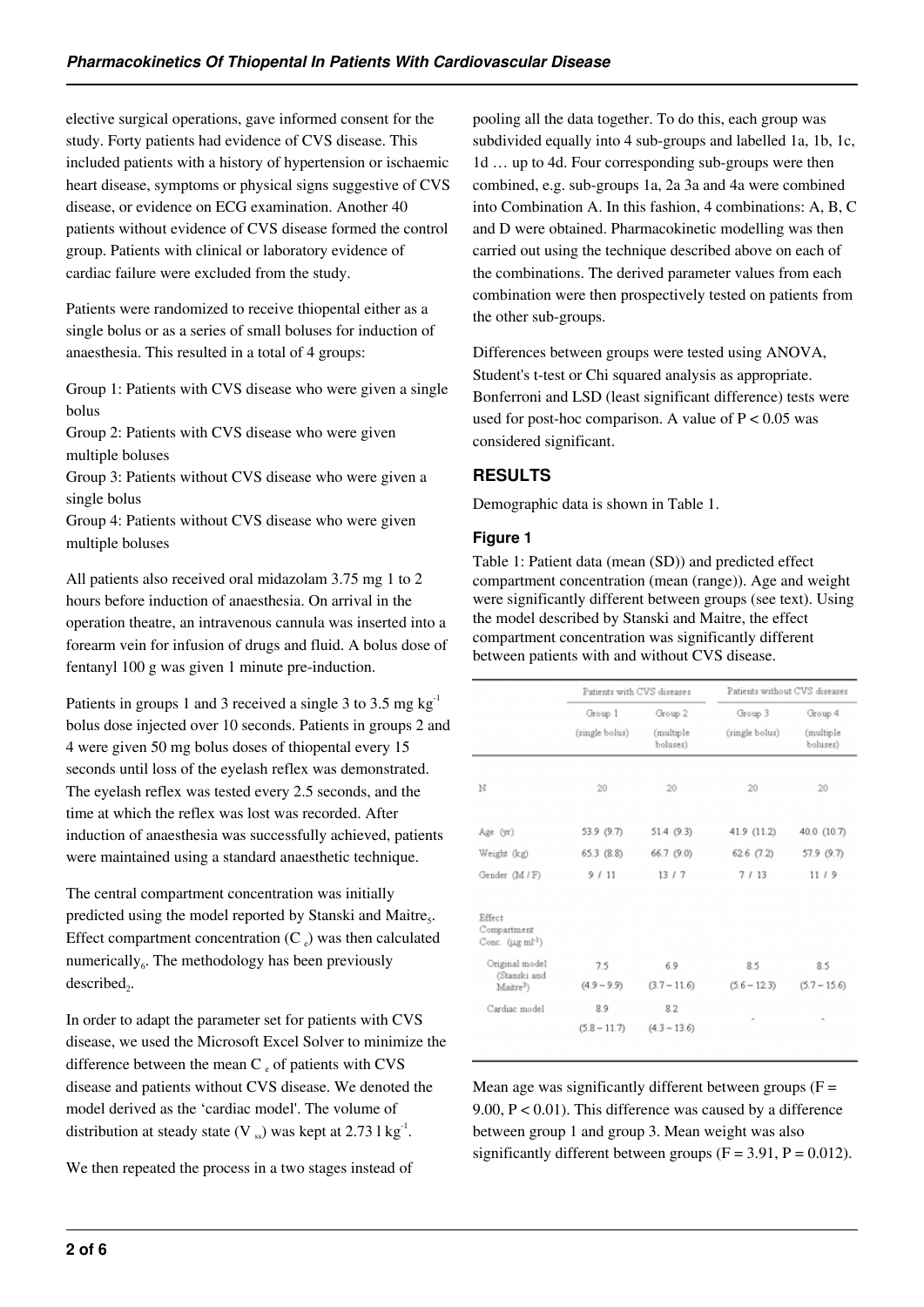This was caused by a difference between patients with and without CVS disease. Gender distribution was not significant different between groups ( $^2 = 4.00$ , P = 0.26). Cardiac medications taken by the patients are listed in Table 2.

Using Stanski's model, the mean  $C_e$  was significantly different between groups ( $F = 3.48$ ,  $P = 0.02$ ) (Table 1). The difference was caused by a difference between group 2 and group 3 or 4. The new model derived to reflect pharmacokinetics of thiopental in patients with CVS disease is shown in Table 3.

#### **Figure 2**

Table 2: Cardiovascular medication taken by patients

|                          | Group 1<br>Single bolus | Group 2<br>Multiple boluses |
|--------------------------|-------------------------|-----------------------------|
|                          |                         |                             |
| <b>ß-blockers</b>        | 8                       | 5                           |
| Calcium channel blockers | 4                       | 8                           |
| Other medication         | 1                       | 3                           |
| No medication            | 7                       | 4                           |
|                          |                         |                             |

#### **Figure 3**

Table 3: Pharmacokinetic data sets for patients with or without cardiovascular diseases. The 'cardiac model' was derived using a population method.

|                                                                                     | Original model                     | Cardiac model               |
|-------------------------------------------------------------------------------------|------------------------------------|-----------------------------|
|                                                                                     | (Stanski and Maitre <sup>3</sup> ) | (Pooled technique)          |
|                                                                                     |                                    |                             |
| Central Compartment<br>Volume $(ml$ kg <sup>-1</sup> )                              | 79.0                               | 79.0                        |
| Clearance (ml min <sup>-1</sup> )                                                   | 3.07                               | 1.53                        |
| Inter-compartment rate<br>constants (min <sup>-1</sup> )                            |                                    |                             |
| if age $\leq$ 35<br>$k_{12}$                                                        | 0.480                              | 0.461                       |
| if age $> 35$                                                                       | 0.48-(0.00288*(age-<br>35)         | 0.461-(0.00288*(age-<br>35) |
|                                                                                     |                                    |                             |
| $k_{13}$                                                                            | 0.107                              | 0.088                       |
| $k_{21}$                                                                            | 0.079                              | 0.080                       |
| $k_{31}$                                                                            | 0.0039                             | 0.0031                      |
| Effect compartment<br>equilibrium half-life: t½eo<br>(min)                          | 1.17                               | 0.98                        |
| Volume of distribution at<br>steady state in patients $<$ 35<br>years old (ml kg-1) | 2734                               | 2734                        |

Mean (SD) C  $_{e}$ , derived after combining data from all groups was 8.51 (2.00) g m $I<sup>-1</sup>$ .

The model derived using the two-stage technique was very similar to the one derived using the pooled technique. Prospective testing of the parameter sets derived by the 4 sub-group combinations revealed that there was no significant difference between the predicted C $_{e}$  of patients with or without CVS disease.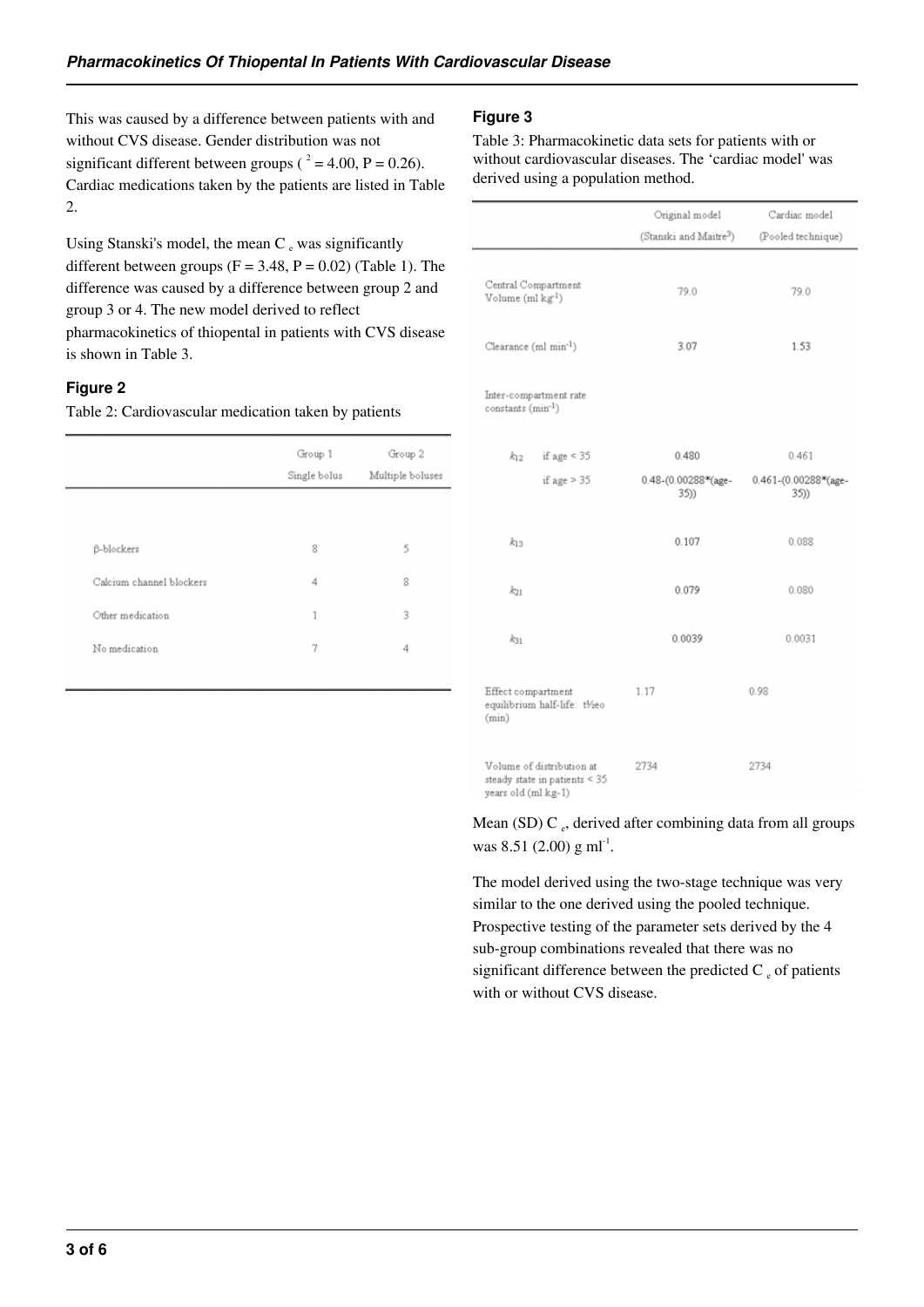#### **Figure 4**

Table 4: Pharmacokinetic data sets for patients with cardiovascular disease, derived using the two stage technique. Each combination consists of 20 patients, 5 from each group. Prospective testing was done on patients not used to derived the parameter set being tested. Stanski's parameter set was used for patients without cardiovascular disease. No significant difference was found between the mean for patients with and without CVS disease in of the parameter sets teated.

|                  | $V_1$<br>$(ml$ kg <sup>1</sup> ) | Clearance<br>(ml min <sup>2</sup> ) | $k_{12}$<br>$(min^{-1})$ | $k_{13}$<br>$(min^{-1})$ | $k_{21}$<br>$(\text{min}^1)$ | k31<br>$(\text{min}^2)$ | fy <sub>40</sub><br>(min) |
|------------------|----------------------------------|-------------------------------------|--------------------------|--------------------------|------------------------------|-------------------------|---------------------------|
| Combination<br>Α | 79.0                             | 1.91                                | 0.47                     | 0.092                    | 0.080                        | 0.0033                  | 1.03                      |
| Combination<br>B | 79.0                             | 1.15                                | 0.46                     | 0.083                    | 0.081                        | 0.0030                  | 0.93                      |
| Combination<br>C | 79.0                             | 1.76                                | 0.46                     | 0.090                    | 0.080                        | 0.0032                  | 1.01                      |
| Combination<br>D | 79.0                             | 1.39                                | 0.46                     | 0.086                    | 0.081                        | 0.0031                  | 0.96                      |
| Average<br>(SD)  | 79.0<br>(0.0003)                 | 1.55<br>(0.34)                      | 0.46<br>(0.004)          | 0.088<br>(0.004)         | 0.030<br>(0.0002)            | 0.0032<br>(0.0002)      | 0.98<br>(0.04)            |

|               |                                                   | Prospective testing                            |            |  |
|---------------|---------------------------------------------------|------------------------------------------------|------------|--|
| Combination A | $C_4$ ( $\mu$ g m <sup>1-1</sup> )<br>CVS disease | $C_4$ ( $\mu$ g m <sup>1</sup> )<br>no CVS dis | f-test     |  |
| Combination B | 8.05                                              | 8.53                                           | $P = 0.34$ |  |
| Combination C | 8.83                                              | 8.29                                           | $P = 0.30$ |  |
|               | 8.39                                              | 8.68                                           | $P = 0.59$ |  |
| Combination D | 8.74                                              | 8.53                                           | $P = 0.69$ |  |

# **DISCUSSION**

In this study, we found that when the same pharmacokinetic parameter set is used to predict  $C_e$  in all groups, the patients with CVS disease appear to have loss of eyelash reflex at a lower concentration. This suggests that patients with CVS disease have either a change in the way their bodies handles the drug, or that they are more sensitive to the drug. Stanski and Maitre in their paper pointed out that age affected the pharmacokinetics, rather than the pharmacodynamics of thiopental<sub>s</sub>. This formed the basis for which we derived a new pharmacokinetic parameter set which assumed the pharmacodynamics remain unchanged.

In addition, we assumed the  $V$   $\alpha$  would remain unchanged. The steady state distribution of the drug is likely due to the inherent property of the drug itself, depending on its relative solubility in different tissues. Although the patients with CVS disease weighed more, and can be expected to have a different body composition, the weight normalised  $V_{\rm ss}$  is likely to be enough to adjust for this.

The value for the fast inter-compartment rate constant  $(k_{12})$ in the cardiac model is less than that reported in Stanski's original model. This means that transfer of the drug outward from the plasma is slower, and is consistent with an expected decrease in cardiac output leading to slower distribution of drug to the periphery. Elimination clearance was also found to be lower in patients with cardiac problems. This could be because of a decreased liver blood flow secondary to a lower cardiac output.

One unexpected finding was the decrease in the effect compartment equilibrium half-time. This means that when the plasma concentration is kept constant, the effect compartment would equilibrate faster with the plasma. Again, this could be an effect of a decreased cardiac output. Transit time through the brain could be slower in patients with CVS disease, allowing more time for equilibration to occur. This has the effect of allowing the brain (where the effect takes place) to have a concentration closer to that of the arterial concentration. Mathematically, this would translate to faster equilibration reflected as a lower half-time.

Figure 1 shows the effect compartment concentration – time profile after a single  $3 \text{ mg kg}^{-1}$  bolus dose of thiopental in patients with and without CVS disease. The faster rise in patients with CVS disease is a consequence of the slower distribution to the periphery. The more prolonged effect is because of slower elimination and redistribution. What is more worrying is that C<sub>e</sub> would reach a higher level in view of the greater plasma concentration. The same would also happen in the tissues of the cardiovascular system, leading to a more pronounced depression of the cardiovascular system. Therefore, the call to exercise extra caution when inducing anaesthesia with thiopental in such patients is well justified.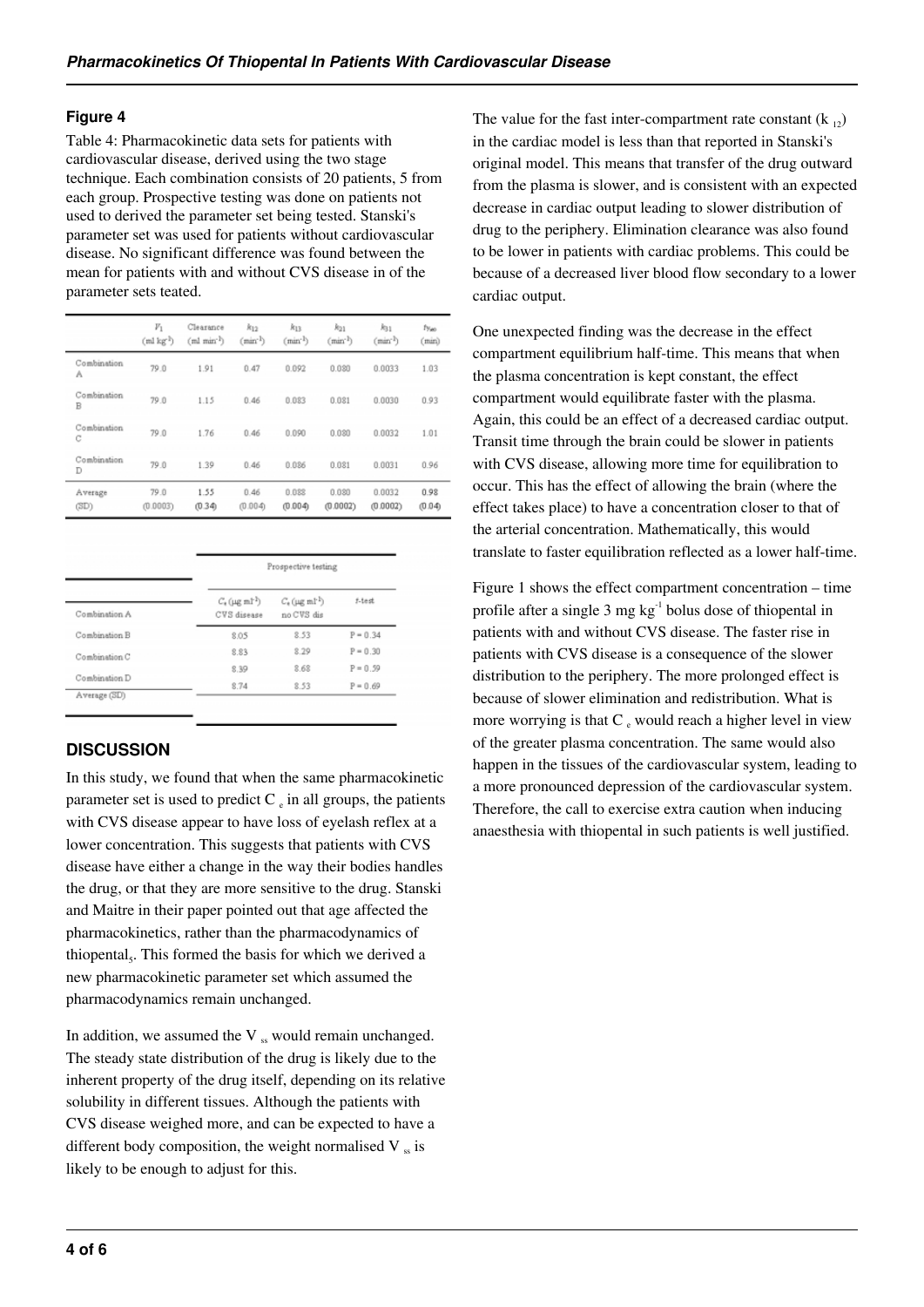### **Figure 5**

Figure 1: Effect compartment concentration-time profile in patients with or without cardiovascular disease. Patients with CVS disease have a faster rise and longer recovery. at loss of the eyelash reflex is 8.5 g ml.



The anaesthetic technique in this study included the use of midazolam as premedication, and intravenous fentanyl preinduction. The use of midazolam premedication has been reported to decrease the induction dose of thiopental, thus decreasing the effect compartment concentration required for induction anaesthesia $_7$ . In addition, older patients are more sensitive to midazolam and fentanyl<sub>8,9</sub>. While all this would have added variability to the results, it was not appropriate to subject patients with CVS disease to pre-operative anxiety, as well as not obtunding the haemodynamic effects of endotracheal intubation.

It would have been appropriate to attempt deriving the predicted effect compartment concentration when using a continuous infusion as well. However, during the infusion, patients may experience a phase of restlessness before loss of consciousness occurs. We felt that this might cause an increase in heart rate and / or blood pressure, which would not be desirable in patients with cardiovascular disease.

In conclusion, pharmacokinetic parameter derived from generally well patients will under-predict the effect compartment concentration in patients with mild

cardiovascular disease. This is likely because of a change in pharmacokinetics in these patients. Both the processes of distribution and elimination are slower, leading a faster onset and delayed recovery. We found the effect compartment concentration at loss of the eyelash reflex for patients with cardiovascular disease to be  $8.51$  g ml<sup>-1</sup>.

# **CORRESPONDENCE TO**

Dr. T.A. Lim Anaesthesiology Unit Faculty of Medicine and Health Sciences Universiti Putra Malaysia 43400 UPM Serdang Selangor Darul Ehsan Malaysia Tel: (603) 8947 2487 Fax: (603) 2050 1001 E-mail: talim@medic.upm.edu.my

#### **References**

1. Gentry WB, Krejcie TC, Henthorn TK, et al. Effect of infusion rate on thiopental dose-response relationships: Assessment of a pharmacokinetic-pharmacodynamic model . Anesthesiology 1994 : 81 : 316 - 24 2. Lim TA, Inbasegaran K. Predicted effect compartment

concentration of thiopental at loss of the eyelash reflex. Br J Anaesth 2001 ; 86 : (in press)

3. Avram MJ, Sanghvi R, Henthorn TK, et al. Determinants of thiopental induction dose requirements. Anesth Analg 1993 ; 76 : 10 - 17

4. Wada DR, Bjorkman S, Ebling WF, Harashima H, Harapat SR, Stanski DR. Computer simulation of the effects of alterations in blood flows and body composition on thiopental pharmacokinetics in humans. Anesthesiology 1997 ; 87 : 884 - 99

5. Stanski DR, Maitre PO. Population pharmacokinetics and pharmacodynamics of thiopental: the effect of age revisited. Anesthesiology 1990 : 73 : 412 - 22

6. Maitre PO, Shafer SL. A simple pocket calculator approach to predict anesthetic drug concentrations from pharmacokinetic data. Anesthesiology 1990 ; 73 : 332 - 6 7. Wilder-Smith OHG, Ravussin PA, Decosterd LA, Despland PA, Bissonnette B. Midazolam premedication and thiopental induction of anaesthesia: interactions at multiple endpoints. Br J Anaesth 1999 ; 83 : 590 - 595

8. Jacobs JR, Reves JG, Marty J, White WD, Bai SA, Smith LR. Aging increases pharmacodynamic sensitivity to the hypnotic effects of midazolam. Anesth Analg 1995 ; 80 : 143 - 148

9. Scott JC, Stanski DR. Decreased fentanyl and alfentanil dose requirements with age. A simultaneous pharmacokinetic and pharmacodynamic evaluation. J Pharmacol Exp Ther 1987; 240: 159 - 166